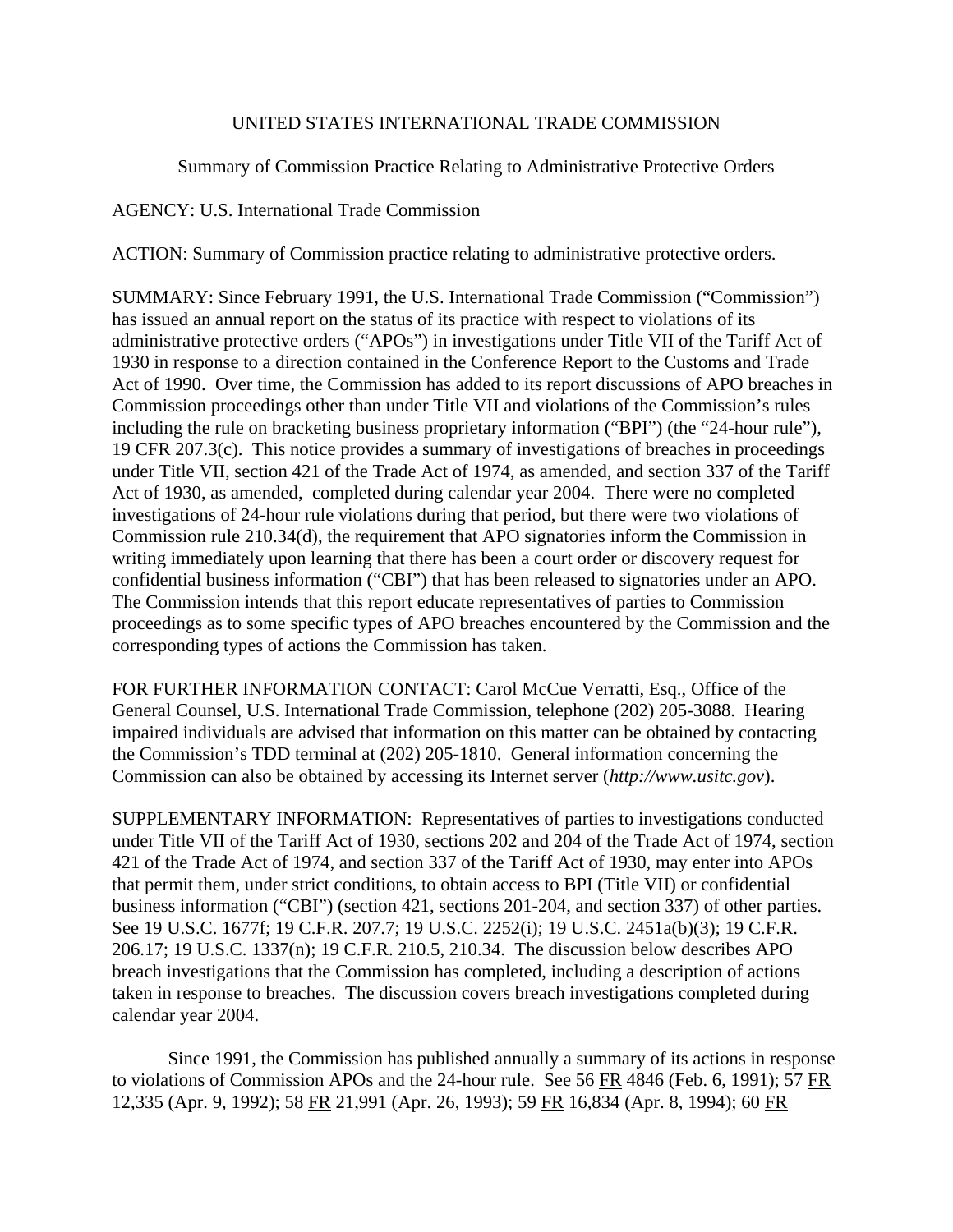24,880 (May 10, 1995); 61 FR 21,203 (May 9, 1996); 62 FR 13,164 (March 19, 1997); 63 FR 25064 (May 6, 1998); 64 FR 23355 (April 30, 1999); 65 FR 30434 (May 11, 2000); 66 FR 27685 (May 18, 2001); 67 FR 39425 (June 7, 2002); 68 FR 28256 (May 23, 2003); 69 FR 29972 (May 26, 2004). This report does not provide an exhaustive list of conduct that will be deemed to be a breach of the Commission's APOs. APO breach inquiries are considered on a case-bycase basis.

As part of the effort to educate practitioners about the Commission's current APO practice, the Commission Secretary issued in March 2005 a fourth edition of An Introduction to Administrative Protective Order Practice in Import Injury Investigations (Pub. No. 3755). This document is available upon request from the Office of the Secretary, U.S. International Trade Commission, 500 E Street, SW, Washington, DC 20436, tel. (202) 205-2000 and on the Commission's website at *http://www.usitc.gov*.

# **I. In General**

The current APO form for antidumping and countervailing duty investigations, which was revised in March 2005, requires the applicant to swear that he or she will:

(1) Not divulge any of the BPI obtained under this APO or otherwise obtained in this investigation and not otherwise available to him or her, to any person other than --

(i) Personnel of the Commission concerned with the investigation,

(ii) The person or agency from whom the BPI was obtained,

(iii) A person whose application for disclosure of BPI under this APO has been granted by the Secretary, and

(iv) Other persons, such as paralegals and clerical staff, who (a) are employed or supervised by and under the direction and control of the authorized applicant or another authorized applicant in the same firm whose application has been granted; (b) have a need thereof in connection with the investigation; (c) are not involved in competitive decision making for an interested party which is a party to the investigation; and (d) have signed the acknowledgment for clerical personnel in the form attached hereto (the authorized applicant shall also sign such acknowledgment and will be deemed responsible for such persons' compliance with the APO);

(2) Use such BPI solely for the purposes of the above-captioned Commission investigation or for judicial or binational panel review of such Commission investigation;

(3) Not consult with any person not described in paragraph (1) concerning BPI disclosed under this APO or otherwise obtained in this investigation without first having received the written consent of the Secretary and the party or the representative of the party from whom such BPI was obtained;

(4) Whenever materials (e.g., documents, computer disks, etc.) containing such BPI are not being used, store such material in a locked file cabinet, vault, safe, or other suitable container (N.B.: storage of BPI on so-called hard disk computer media is to be avoided, because mere erasure of data from such media may not irrecoverably destroy the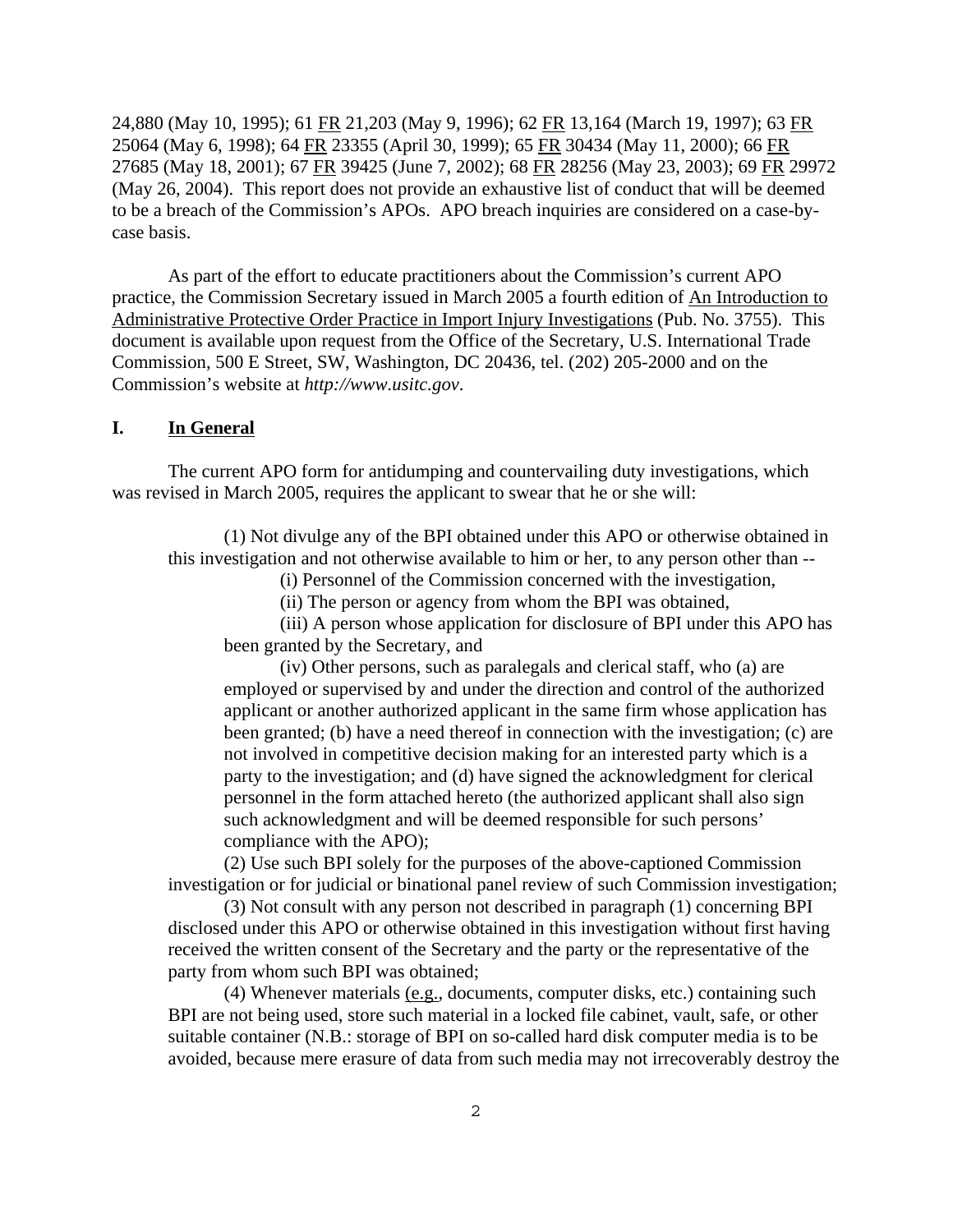BPI and may result in violation of paragraph C of the APO);

(5) Serve all materials containing BPI disclosed under this APO as directed by the Secretary and pursuant to section 207.7(f) of the Commission's rules;

(6) Transmit each document containing BPI disclosed under this APO:

(i) with a cover sheet identifying the document as containing BPI,

(ii) with all BPI enclosed in brackets and each page warning that the document contains BPI,

(iii) if the document is to be filed by a deadline, with each page marked "Bracketing of BPI not final for one business day after date of filing," and

(iv) if by mail, within two envelopes, the inner one sealed and marked "Business Proprietary Information--To be opened only by [name of recipient]", and the outer one sealed and not marked as containing BPI;

(7) Comply with the provision of this APO and section 207.7 of the Commission's rules;

(8) Make true and accurate representations in the authorized applicant's application and promptly notify the Secretary of any changes that occur after the submission of the application and that affect the representations made in the application (e.g., change in personnel assigned to the investigation);

(9) Report promptly and confirm in writing to the Secretary any possible breach of the APO; and

(10) Acknowledge that breach of the APO may subject the authorized applicant and other persons to such sanctions or other actions as the Commission deems appropriate, including the administrative sanctions and actions set out in this APO.

The APO further provides that breach of an APO may subject an applicant to:

(1) Disbarment from practice in any capacity before the Commission along with such person's partners, associates, employer, and employees, for up to seven years following publication of a determination that the order has been breached;

(2) Referral to the United States Attorney;

(3) In the case of an attorney, accountant, or other professional, referral to the ethics panel of the appropriate professional association;

(4) Such other administrative sanctions as the Commission determines to be appropriate, including public release of or striking from the record any information or briefs submitted by, or on behalf of, such person or the party he represents; denial of further access to business proprietary information in the current or any future investigations before the Commission, and issuance of a public or private letter of reprimand; and

(5) Such other actions, including but not limited to, a warning letter, as the Commission determines to be appropriate.

APOs in investigations other than those under Title VII contain similar, though not identical, provisions.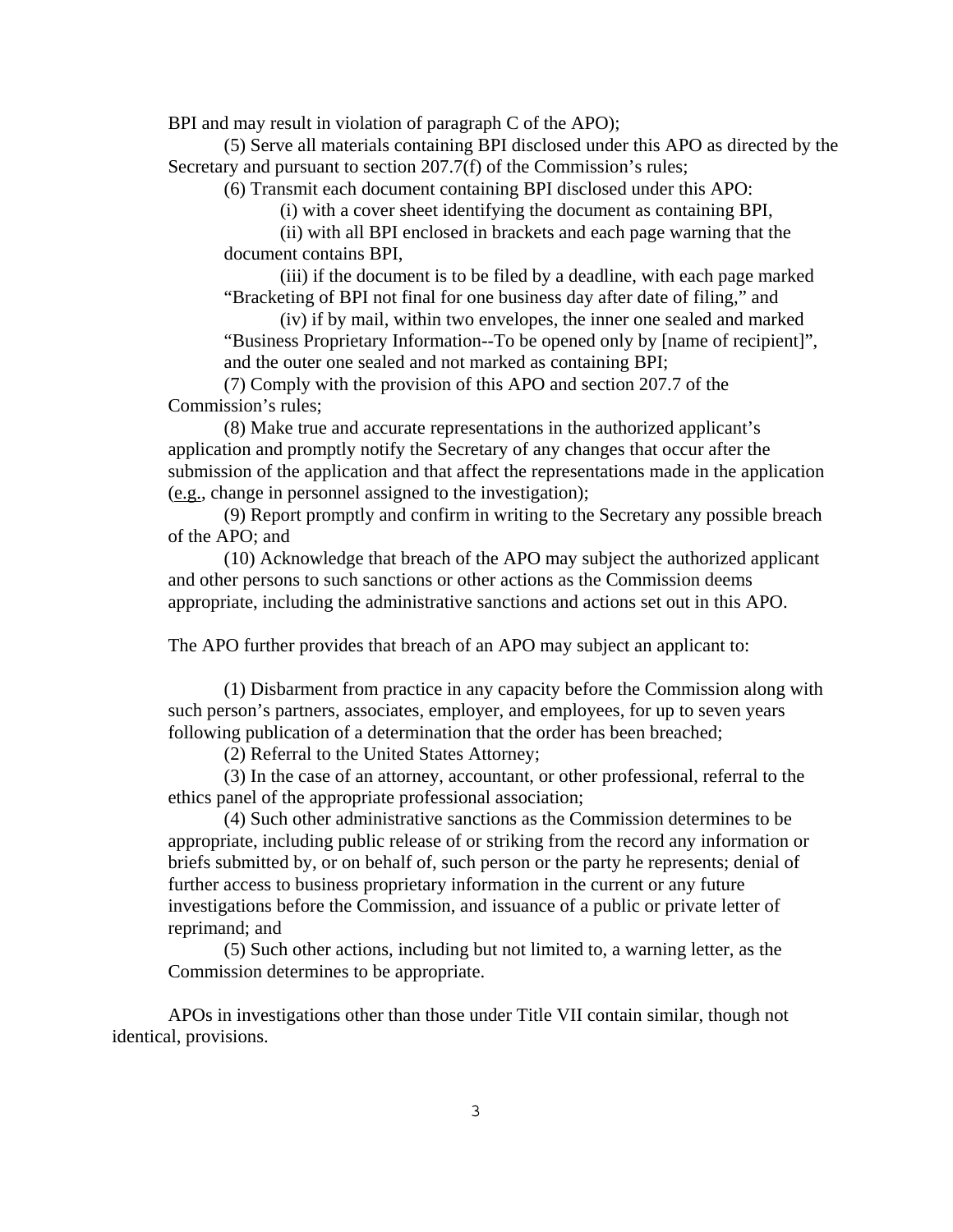Commission employees are not signatories to the Commission's APOs and do not obtain access to BPI through APO procedures. Consequently, they are not subject to the requirements of the APO with respect to the handling of CBI and BPI. However, Commission employees are subject to strict statutory and regulatory constraints concerning BPI and CBI, and face potentially severe penalties for noncompliance. See 18 U.S.C. 1905; Title 5, U.S. Code; and Commission personnel policies implementing the statutes. Although the Privacy Act (5 U.S.C. 552a) limits the Commission's authority to disclose any personnel action against agency employees, this should not lead the public to conclude that no such actions have been taken.

An important provision of the Commission's Title VII and safeguard rules relating to BPI/CBI is the "24-hour" rule. This rule provides that parties have one business day after the deadline for filing documents containing BPI to file a public version of the document. The rule also permits changes to the bracketing of information in the proprietary version within this oneday period. No changes – other than changes in bracketing – may be made to the proprietary version. The rule was intended to reduce the incidence of APO breaches caused by inadequate bracketing and improper placement of BPI. The Commission urges parties to make use of the rule. If a party wishes to make changes to a document other than bracketing, such as typographical changes or other corrections, the party must ask for an extension of time to file an amended document pursuant to section 201.14(b)(2) of the Commission's rules.

During 2004, the Commission found two violations of another Commission rule which applies to section 337 investigations exclusively. The rule, 19 C.F.R. 210.34(d), requires APO signatories to report in writing to the Commission immediately upon learning that confidential business information disclosed to him or her pursuant to the protective order is the subject of a subpoena, court or administrative order (other than an order of a court reviewing a Commission decision), discovery request, agreement, or other written request, agreement, or other written request seeking disclosure by him or any other person, of that confidential business information to persons who are not, or may not be, permitted access to that information pursuant to either a Commission protective order or Commission rule 210.5(b).

#### **II. Investigations of Alleged APO Breaches**

Upon finding evidence of an APO breach or receiving information that there is a reason to believe one has occurred, the Commission Secretary notifies relevant offices in the agency that an APO breach investigation has commenced and that an APO breach investigation file has been opened. Upon receiving notification from the Secretary, the Office of the General Counsel (OGC) prepares a letter of inquiry to be sent to the possible breacher over the Secretary's signature to ascertain the possible breacher's views on whether a breach has occurred.<sup>1</sup> If, after

 $1$  Procedures for inquiries to determine whether a prohibited act such as a breach has occurred and for imposing sanctions for violation of the provisions of a protective order issued during NAFTA panel or committee proceedings are set out in 19 C.F.R. §§ 207.100 - 207.120. Those investigations are initially conducted by the Commission's Office of Unfair Import (continued...)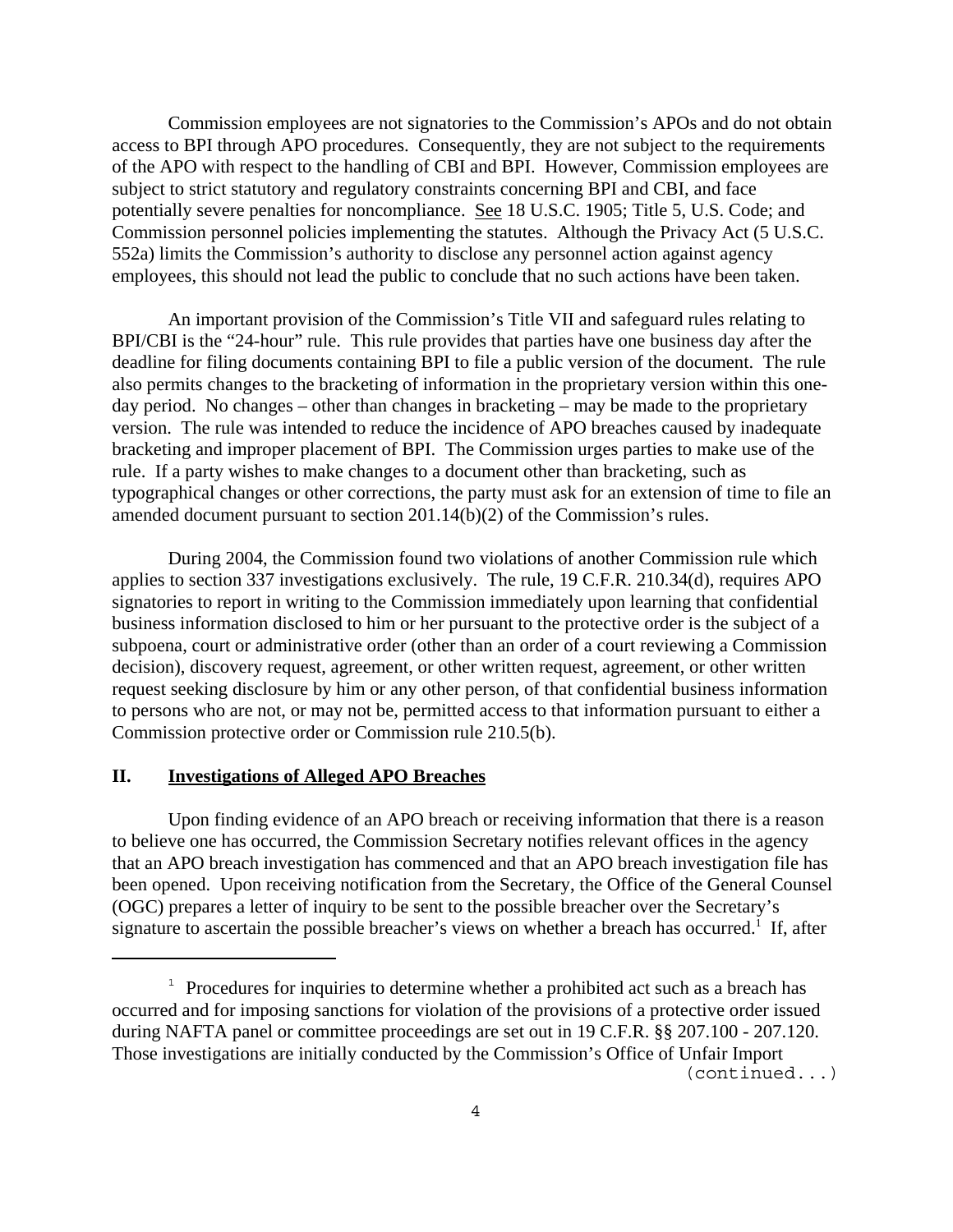reviewing the response and other relevant information, the Commission determines that a breach has occurred, the Commission often issues a second letter asking the breacher to address the questions of mitigating circumstances and possible sanctions or other actions. The Commission then determines what action to take in response to the breach. In some cases, the Commission determines that although a breach has occurred, sanctions are not warranted, and therefore has found it unnecessary to issue a second letter concerning what sanctions might be appropriate. Instead, it issues a warning letter to the individual. A warning letter is not considered to be a sanction.

Sanctions for APO violations serve two basic interests: (a) preserving the confidence of submitters of BPI that the Commission is a reliable protector of BPI; and (b) disciplining breachers and deterring future violations. As the Conference Report to the Omnibus Trade and Competitiveness Act of 1988 observed, "[T]he effective enforcement of limited disclosure under administrative protective order depends in part on the extent to which private parties have confidence that there are effective sanctions against violation." H.R. Conf. Rep. No. 576, 100th Cong., 1st Sess. 623 (1988).

The Commission has worked to develop consistent jurisprudence, not only in determining whether a breach has occurred, but also in selecting an appropriate response. In determining the appropriate response, the Commission generally considers mitigating factors such as the unintentional nature of the breach, the lack of prior breaches committed by the breaching party, the corrective measures taken by the breaching party, and the promptness with which the breaching party reported the violation to the Commission. The Commission also considers aggravating circumstances, especially whether persons not under the APO actually read the BPI. The Commission considers whether there are prior breaches by the same person or persons in other investigations and multiple breaches by the same person or persons in the same investigation.

The Commission's rules permit an economist or consultant to obtain access to BPI/CBI under the APO in a Title VII or safeguard investigation if the economist or consultant is under the direction and control of an attorney under the APO, or if the economist or consultant appears regularly before the Commission and represents an interested party who is a party to the investigation. 19 C.F.R. 207.7(a)(3)(B) and (C); 19 C.F.R. 206.17(a)(3)(B) and (C). Economists and consultants who obtain access to BPI/CBI under the APO under the direction and control of an attorney nonetheless remain individually responsible for complying with the APO. In appropriate circumstances, for example, an economist under the direction and control of an attorney may be held responsible for a breach of the APO by failing to redact APO information from a document that is subsequently filed with the Commission and served as a public document. This is so even though the attorney exercising direction or control over the economist

 $($ ...continued)

Investigations. During 2004, no investigation regarding a possible violation of a protective order issued during a NAFTA panel or committee proceeding was completed under those procedures.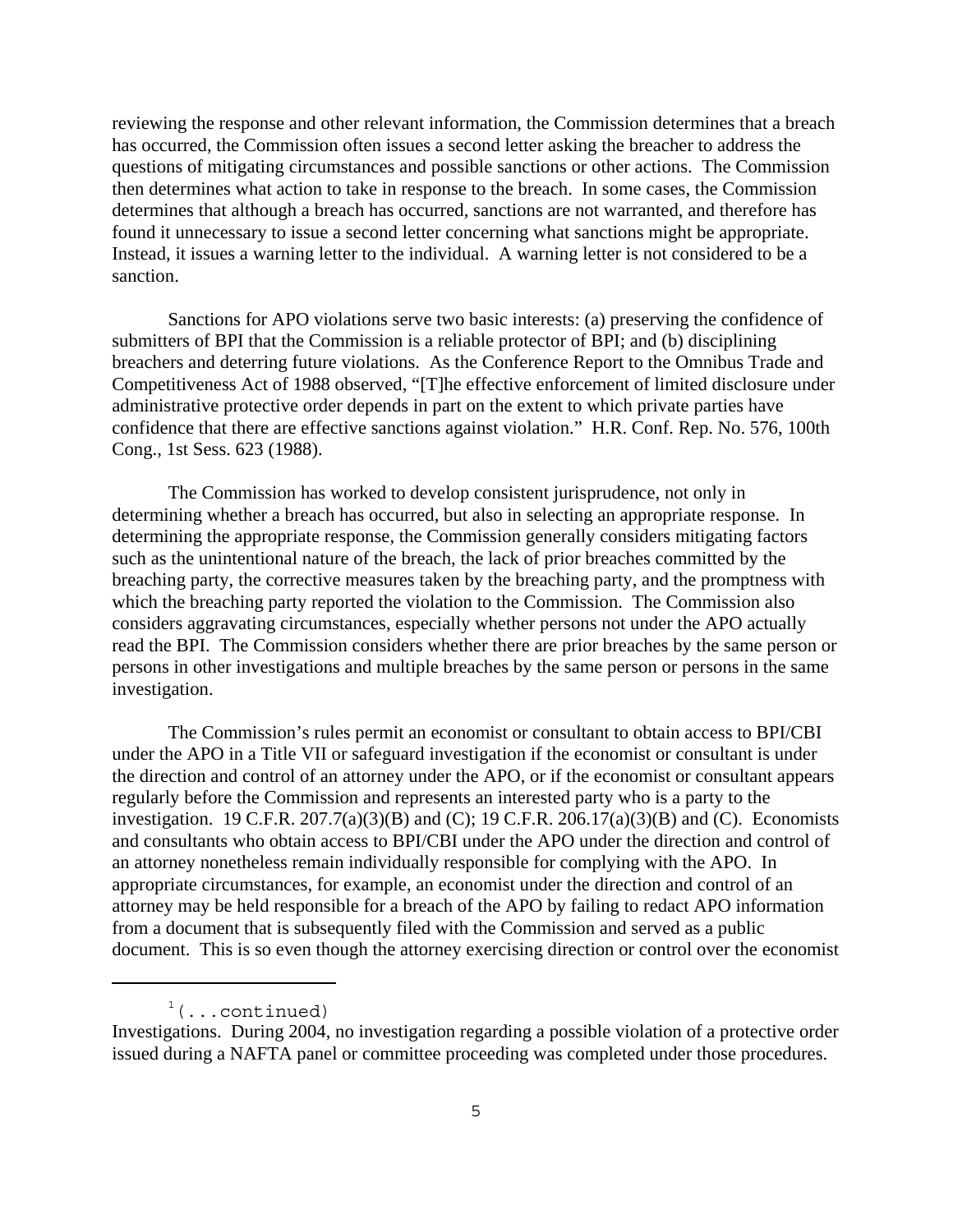or consultant may also be held responsible for the breach of the APO.

The records of Commission investigations of alleged APO breaches in antidumping and countervailing duty cases are not publicly available and are exempt from disclosure under the Freedom of Information Act, 5 U.S.C. 552, section 135(b) of the Customs and Trade Act of 1990, and 19 U.S.C. 1677f(g).

The two types of breaches most frequently investigated by the Commission involve the APO's prohibition on the dissemination of BPI to unauthorized persons and the APO's requirement that the materials received under the APO be returned or destroyed and that a certificate be filed indicating which action was taken within a specified period after the termination of the investigation or any subsequent appeals of the Commission's determination. The dissemination of BPI usually occurs as the result of failure to delete BPI from public versions of documents filed with the Commission or transmission of proprietary versions of documents to unauthorized recipients. Other breaches have included: the failure to bracket properly BPI in proprietary documents filed with the Commission; the failure to report immediately known violations of an APO; and the failure to supervise adequately non-legal personnel in the handling of BPI.

Counsel participating in Title VII investigations have reported to the Commission potential breaches involving the electronic transmission of public versions of documents. In these cases, the document transmitted appears to be a public document with BPI omitted from brackets. However, the BPI is actually retrievable by manipulating codes in software. The Commission has found that the electronic transmission of a public document containing BPI in a recoverable form was a breach of the APO.

The Commission advised in the preamble to the notice of proposed rulemaking in 1990 that it will permit authorized applicants a certain amount of discretion in choosing the most appropriate method of safeguarding the confidentiality of the BPI. However, the Commission cautioned authorized applicants that they would be held responsible for safeguarding the confidentiality of all BPI to which they are granted access and warned applicants about the potential hazards of storage on hard disk. The caution in that preamble is restated here:

[T]he Commission suggests that certain safeguards would seem to be particularly useful. When storing business proprietary information on computer disks, for example, storage on floppy disks rather than hard disks is recommended, because deletion of information from a hard disk does not necessarily erase the information, which can often be retrieved using a utilities program. Further, use of business proprietary information on a computer with the capability to communicate with users outside the authorized applicant's office incurs the risk of unauthorized access to the information through such communication. If a computer malfunctions, all business proprietary information should be erased from the machine before it is removed from the authorized applicant's office for repair. While no safeguard program will insulate an authorized applicant from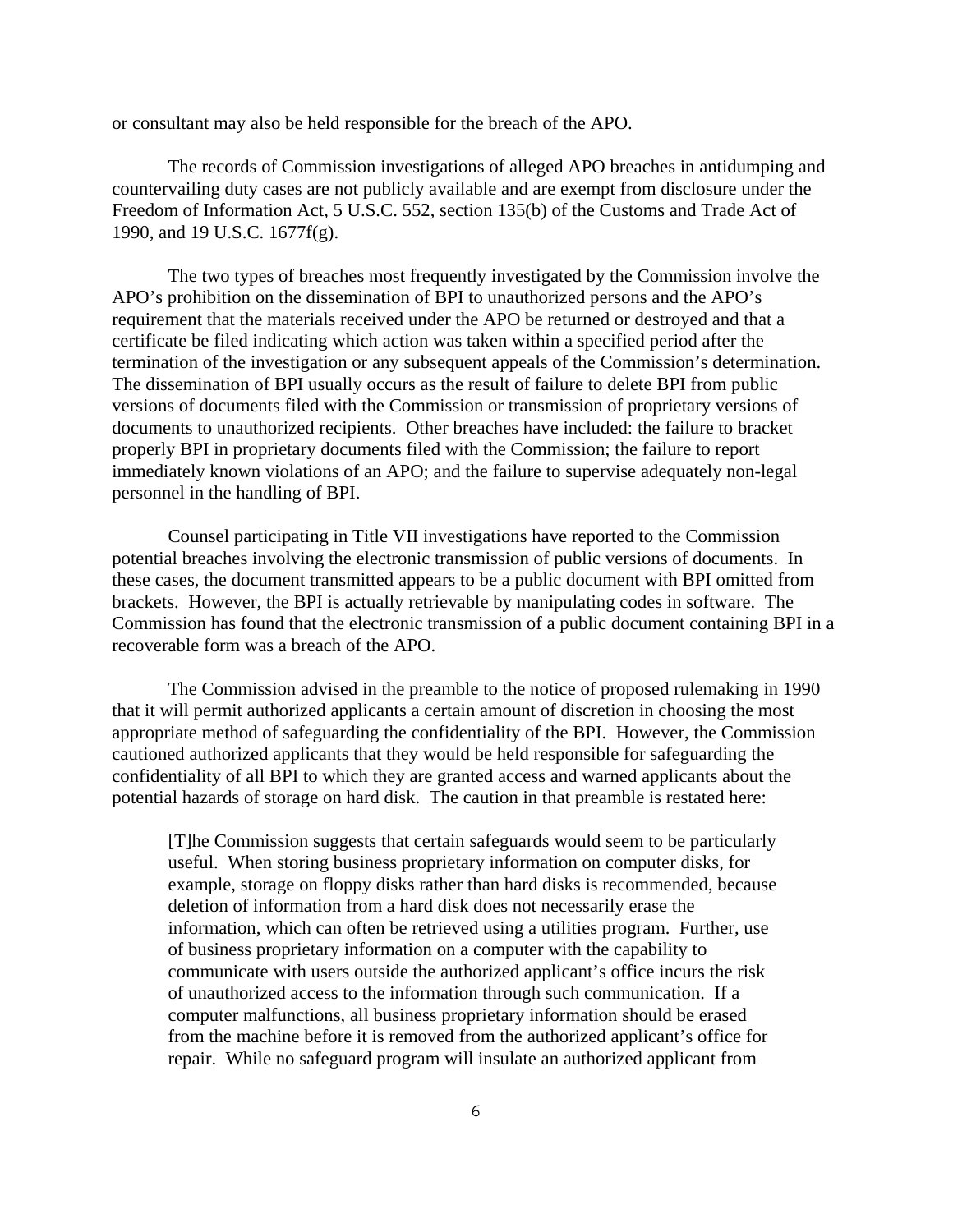sanctions in the event of a breach of the administrative protective order, such a program may be a mitigating factor. Preamble to notice of proposed rulemaking, 55 Fed. Reg. 24,100, 24,103 (June 14, 1990).

In the past several years, the Commission completed APOB investigations which involved members of a law firm or consultants working with a firm who were granted access to APO materials by the firm although they were not APO signatories. In these cases, the firm and the person using the BPI mistakenly believed an APO application had been filed for that person. The Commission determined in all these cases that the person who was a non-signatory, and therefore did not agree to be bound by the APO, could not be found to have breached the APO. Action could be taken against these persons, however, under Commission rule 201.15 (19 C.F.R. 201.15) for good cause shown. In all cases, the Commission decided that the non-signatory was a person who appeared regularly before the Commission and was aware of the requirements and limitations related to APO access and should have verified his or her APO status before obtaining access to and using the BPI. The Commission notes that section 201.15 may also be available to issue sanctions to attorneys or agents in different factual circumstances where they did not technically breach the APO but where their actions or inactions did not demonstrate diligent care of the APO materials even though they appeared regularly before the Commission and were aware of the importance the Commission placed on the care of APO materials. In 2004 there were two investigations where the Commission considered issuing sanctions to attorneys under section 201.15, but determined that there was not good cause. In one investigation the attorney had forwarded another party's public pre-hearing brief to his clients not knowing that the brief contained CBI. The Commission considered whether to issue sanctions against him for failure to retrieve the briefs even though he was found not to have breached the APO. The Commission considered mitigating circumstances and the fact that there were no provisions in the rules or the APO that would clarify the Commission's expectations and the attorney's responsibility under those circumstances. The Commission issued a letter warning the attorney and informing him that in the future he needed to be proactive regarding the care of BPI whether he receives it under the APO or from another source during the investigation. To prevent similar future occurrences such as this, the March 2005 version of the Title VII and safeguard APOs have added the requirement that the signatory not divulge any BPI or CBI disclosed under the APO "or otherwise obtained in this investigation."

Also in recent years the Commission has found the lead attorney to be responsible for breaches where he or she failed to provide adequate supervision over the handling of BPI. Lead attorneys should be aware that their responsibilities for overall supervision of an investigation, when a breach has been caused by the actions of someone else in the investigation, may lead to a finding that the lead attorney has also violated the APO. The Commission has found that a lead attorney did not violate the APO in cases where his delegation of authority was reasonable. A prior breach by a subordinate attorney would suggest that delegation of authority to that attorney may not be reasonable.

#### **III. Specific Investigations in Which Breaches Were Found.**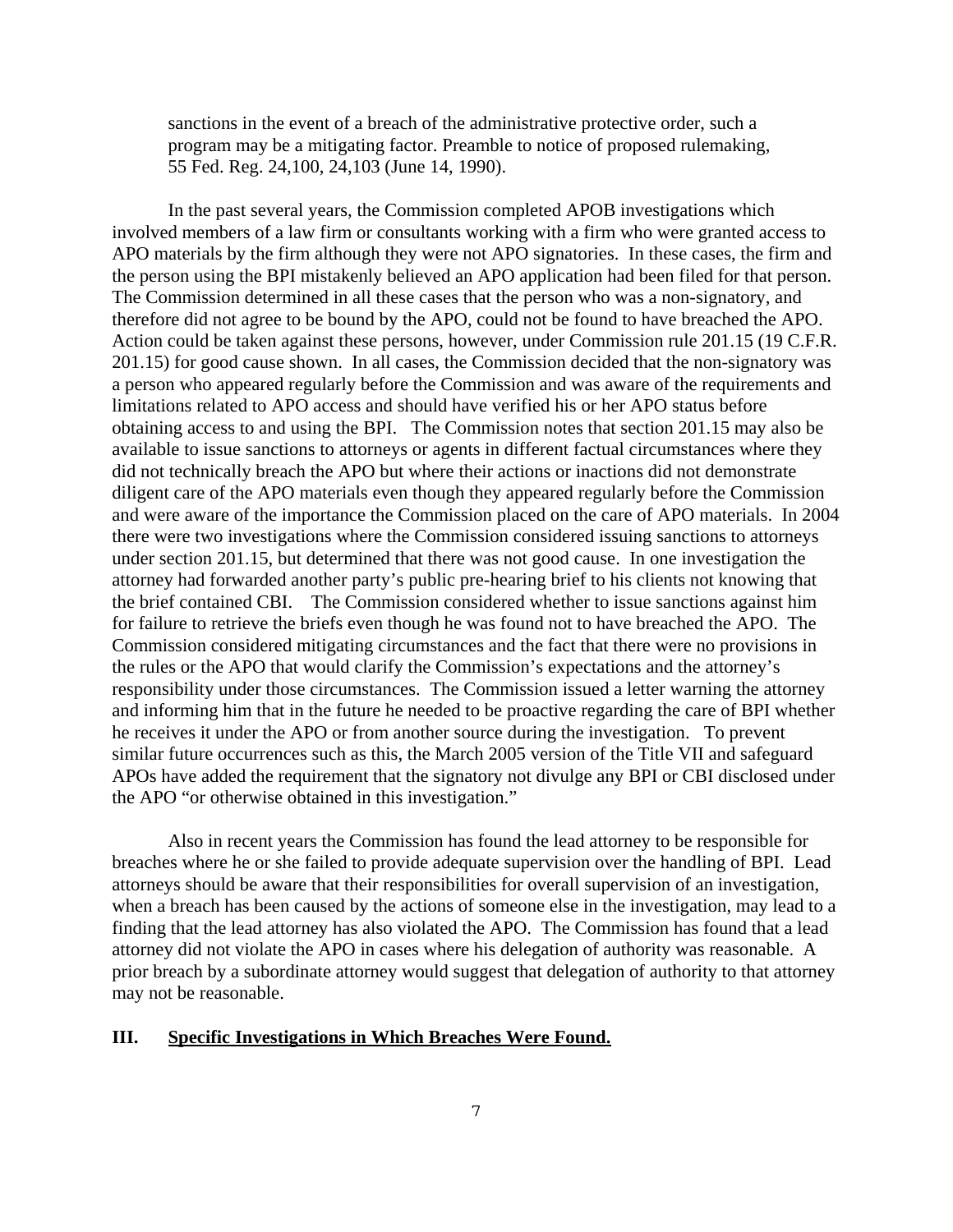The Commission presents the following case studies to educate users about the types of APO breaches found by the Commission. The studies provide the factual background, the actions taken by the Commission, and the factors considered by the Commission in determining the appropriate actions. The Commission has not included some of the specific facts in the descriptions of investigations where disclosure of such facts could reveal the identity of a particular breacher. Thus, in some cases, apparent inconsistencies in the facts set forth in this notice result from the Commission's inability to disclose particular facts more fully.

*Case 1.* This APOB investigation involved four different law firms. The first two represented the same respondent in a Commission section 337 investigation. A third firm represented the complainant in the section 337 investigation. A fourth firm had not been involved in the Commission's section 337 investigation and none of its attorneys were signatories to the APO, but it was representing the respondent in a multi-district court litigation (MDL) and in a related matter involving the issuance of subpoenas by another government agency. The Commission found that three attorneys from the first two law firms (respondent's firms) breached the APO in a section 337 investigation when they released APO materials to non-signatories of the APO while responding to subpoenas from another government agency and that they violated Commission rule 210.34(d) because they failed to notify the Commission of the subpoenas.

The Commission found that a partner in the first law firm, who was also the lead attorney, breached the APO because he failed to prevent the production of certain APO documents to non-signatories by an attorney under his supervision. The Commission noted that the lead attorney was aware that the subpoenas had been issued and that they were seeking documents containing CBI obtained under the APO. In spite of this knowledge, there was no information provided in the APOB investigation suggesting that he took any action to prevent the release of the CBI or to obtain permission from all of the sources of the CBI to release the materials. Because he did not notify the Commission in writing about these subpoenas, he violated rule 210.34(d).

The second attorney in the first law firm and one attorney in the second law firm violated rule 210.34(d) by failing to notify the Commission in writing about the subpoenas and they breached the APO by releasing materials containing CBI obtained under the APO to attorneys in the fourth law firm with the knowledge that those documents would be released to the other government agency. The attorneys had argued that they did not breach the APO by releasing the CBI to the fourth law firm because attorneys in that firm could appropriately receive the information under the MDL protective order. The attorneys in the fourth law firm were representing their client in the MDL and the Commission's record had been cross designated by all the parties to the Commission's investigation. The attorneys in the first and second law firms also argued that they did not breach the Commission's APO because the court-ordered protective order was controlling and that protective order permitted release of the documents pursuant to a government issued subpoena. The Commission rejected the attorneys' arguments that the MDL protective order was controlling and determined that the Commission's APO continued to apply to the documents obtained under the APO in the Commission's section 337 investigation. Therefore, the attorneys were required to obtain permission to release the materials from all the sources of the CBI, which they did not do. In addition, the court-issued protective order required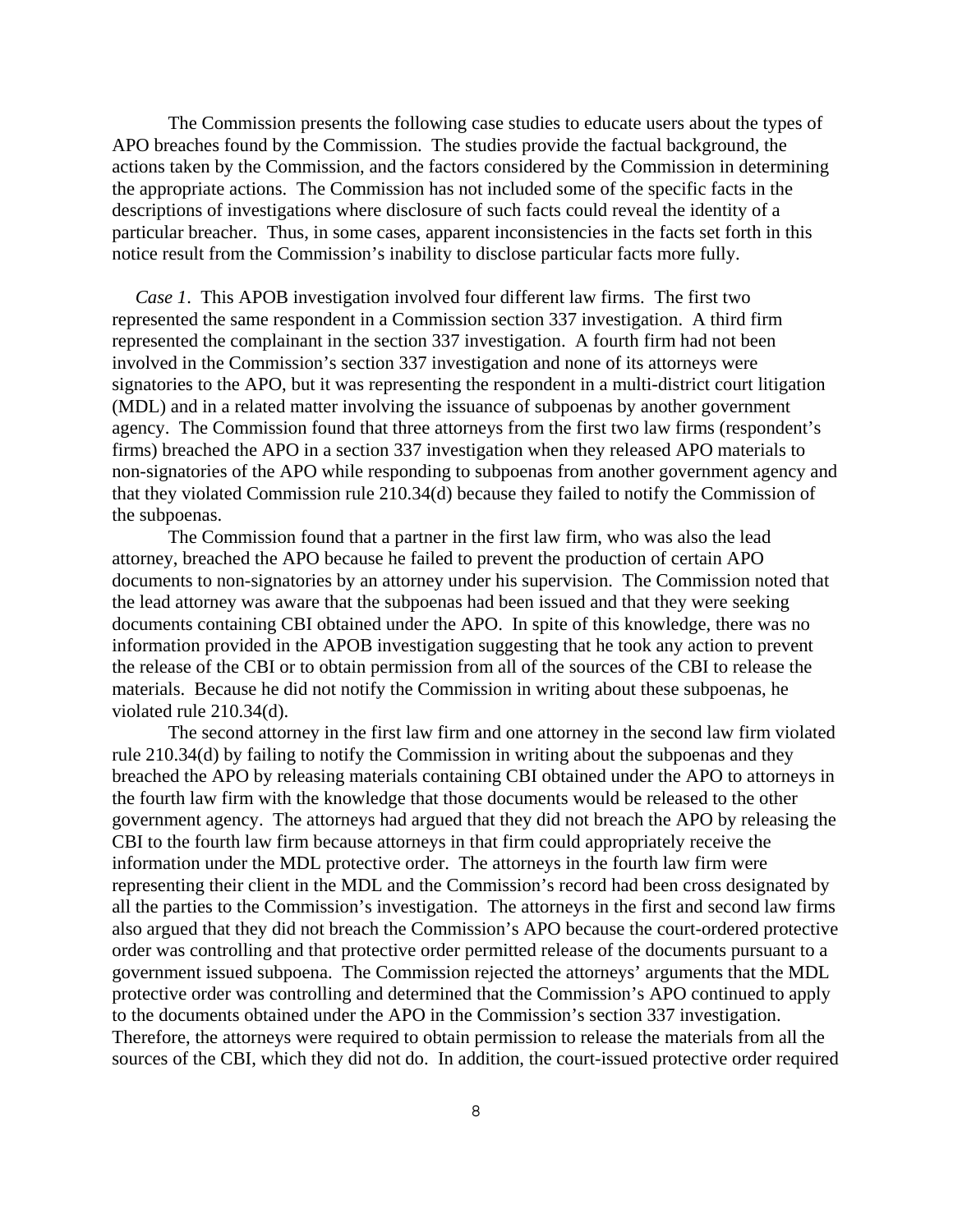that the person releasing the materials notify the sources of the CBI, which the attorneys also did not do.

The Commission noted that the attorneys who released the materials to the fourth law firm had breached the APO because of their understanding and intent that the information would be released by the fourth law firm to the other government agency in response to the subpoenas. Although it would have been appropriate to give the materials to the fourth law firm for use in the MDL, it was a violation of the APO to give it to the firm for the purpose of releasing it to the other government agency. The Commission noted that it retained the authority to interpret its own APO and to determine whether or not cross-designation released the CBI from the Commission's APO jurisdiction. In addition, the Commission found that it was an aggravating circumstance that the attorneys who breached had taken actions based on their own interpretation of the APO rather than seeking advice from the Commission regarding the APO's jurisdiction over cross-designated materials that were obtained under the Commission's APO.

The Commission reached the decision to sanction the attorneys who breached with a private letter of reprimand rather than a warning letter after considering the mitigating circumstance that it was their first breach of a Commission APO, but noting the aggravating circumstances that they had also violated Commission rule 210.34(d) by not informing the Commission immediately of the government subpoena; that they made independent interpretations of the Commission's APO, without seeking advice from the Commission about whether it applied to their release of the CBI obtained under the Commission's APO; and that there is a presumption that at least one non-signatory at the other government agency reviewed the CBI after it was given to the agency in response to the subpoenas.

The Commission found that two other attorneys in the first law firm also violated Commission rule 210.34(d) but, along with the remaining APO signatories at the first two firms, did not breach the APO. The two attorneys were issued warning letters for violating the rule. The Commission found that the attorneys from the third firm (complainant's law firm) did not breach the APO nor did they violate Commission rule 210.34(d). The Commission also determined to take no action against attorneys in the fourth law firm because they were not signatories to the APO and, therefore, did not breach the APO when they passed the APO documents on to the government agency. In addition, since they did not practice before the Commission, and had no present intention to do so, the Commission determined that it would not use Commission rule 19 C.F.R. § 201.15(a) to sanction them for their role in the release of the APO materials.

 *Case 2.* The Commission found that one attorney breached an APO by failing to bracket CBI on a page of an attachment in the confidential version of the prehearing brief filed with the Commission and to delete that CBI and other CBI that was bracketed and left on another page of the attachment to the public version of the brief. The Commission issued a private letter of reprimand. The Commission determined that two other attorneys from the same firm and a secretary did not breach the APO. The two other attorneys did not have final responsibility for preparation and review of the bracketing and the secretary did not have a direct role in the circumstances contributing to a breach.

The attorney who breached the APO took immediate action to retrieve and replace copies of the page of the attachment containing unbracketed CBI but he failed to redact the bracketed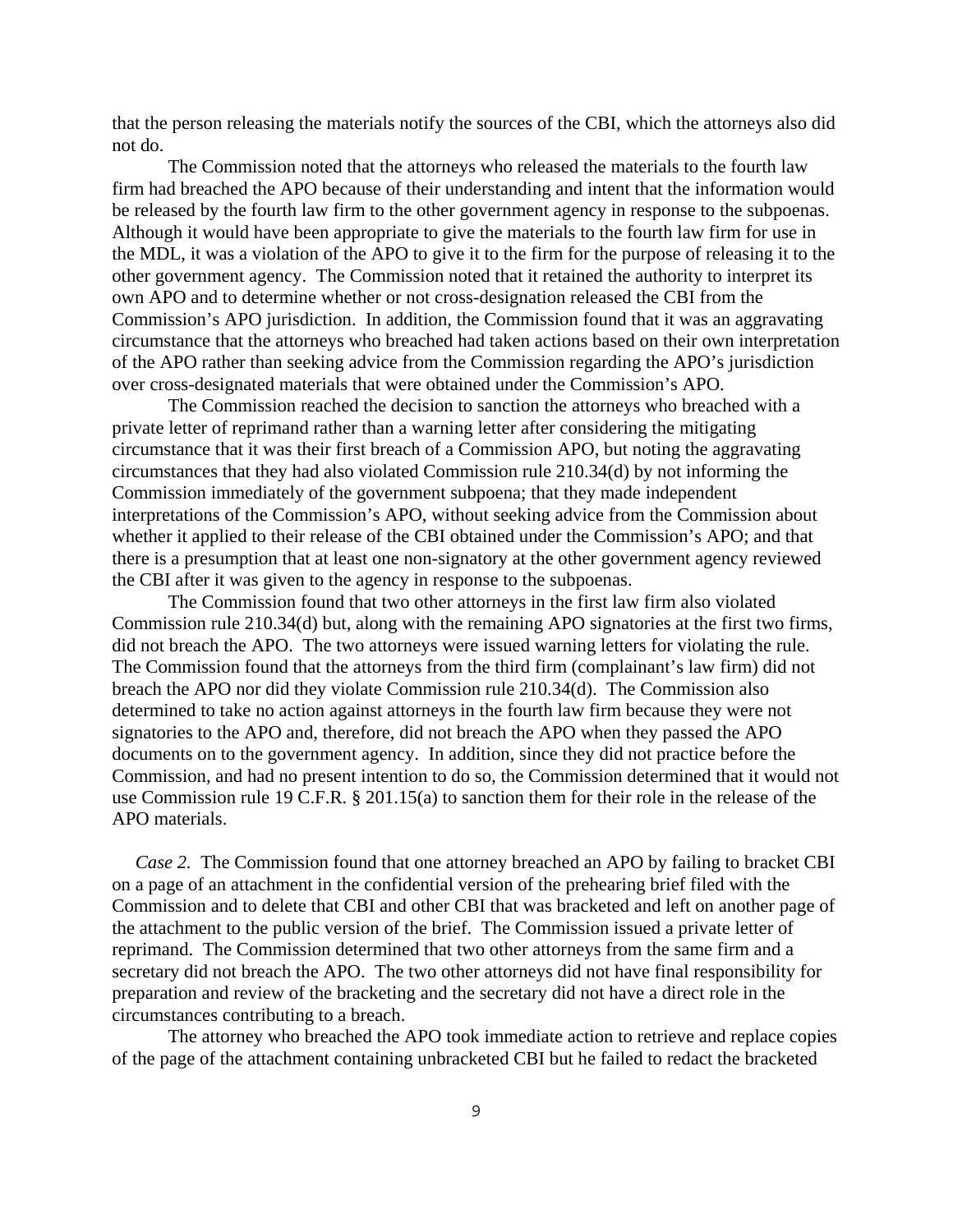information on another page of the attachment both in his original filing and in the replacement filing. He acknowledged his breach with regard to the CBI that had not been bracketed in the confidential brief but argued that the information left in brackets on a previous page of the attachment was not CBI because it was pricing data that was not company specific. The Commission did not accept this argument, noting that the data was in numerical form and that the Commission treats all questionnaire responses as CBI in their entirety unless the information is otherwise available from a public source, or is a non-numerical characterization of aggregate trends. The attorney also argued that the data were not CBI because release of the data would not impair the Commission's functions or cause substantial harm to the competitive position of the person, firm, corporation or other organization from which the information was obtained. The Commission rejected this argument also because disclosure of the pricing data would likely harm the Commission's ability to collect critical pricing data, since firms could become wary of providing the Commission with the pricing data in future investigations that are needed for the agency to perform its statutory functions.

The Commission issued a private letter of reprimand after considering the mitigating circumstances: that this was his first breach and that the breach was inadvertent. In addition, his firm acted quickly to replace the last page of the public attachment containing the unbracketed CBI, and reeducated its personnel on APO practices and instituted new requirements to strengthen its APO procedures. The Commission noted two aggravating circumstances: (1) non-signatories had read the CBI, and (2) the attorney twice failed to redact bracketed CBI from the public version of the brief and did not take corrective action with regard to that particular CBI. He was also ordered to retrieve and destroy any copies of the page containing the bracketed CBI and certify to the Commission Secretary that he had done so within thirty days.

The Commission also found that there was not good cause for sanctioning an attorney in a different law firm for failing to retrieve from his clients the public version of the pre-hearing brief containing the bracketed and unbracketed CBI which had been served on him by the attorney in the first firm. He sent the brief to his clients, relying on the fact that the brief had been clearly marked as a public document. The Commission warned the attorney in the second firm that it would hold him accountable in the future if he failed to take a more proactive approach to protect CBI that comes under his control and he becomes aware that it is CBI.

The attorney in the second firm had argued that he had not retrieved the brief because he had not received it under the APO. He stated that the attorney in the first firm had not asked him to retrieve and destroy the pages containing CBI and the Commission had not instructed him to do so. The attorney also raised questions about when he actually knew that the unbracketed and bracketed information was indeed CBI. Initially, the Commission had determined that he had not breached the APO because he did not know the brief contained CBI when he passed it along to his clients and he had not obtained the material under the APO.

However, the Commission considered whether to sanction him under Commission rule 201.15 for his failure to safeguard the materials after he learned they contained CBI. In deciding to warn the attorney instead of sanctioning him, the Commission considered the facts that it was the first time he was subject to a possible sanction under section 201.15 and that he had never breached an APO. In addition, he took prompt action to notify the Commission about the information in the brief that he later learned to be CBI, and the instructions given to him by the attorney in the first firm were not clear regarding retrieval and destruction of the pages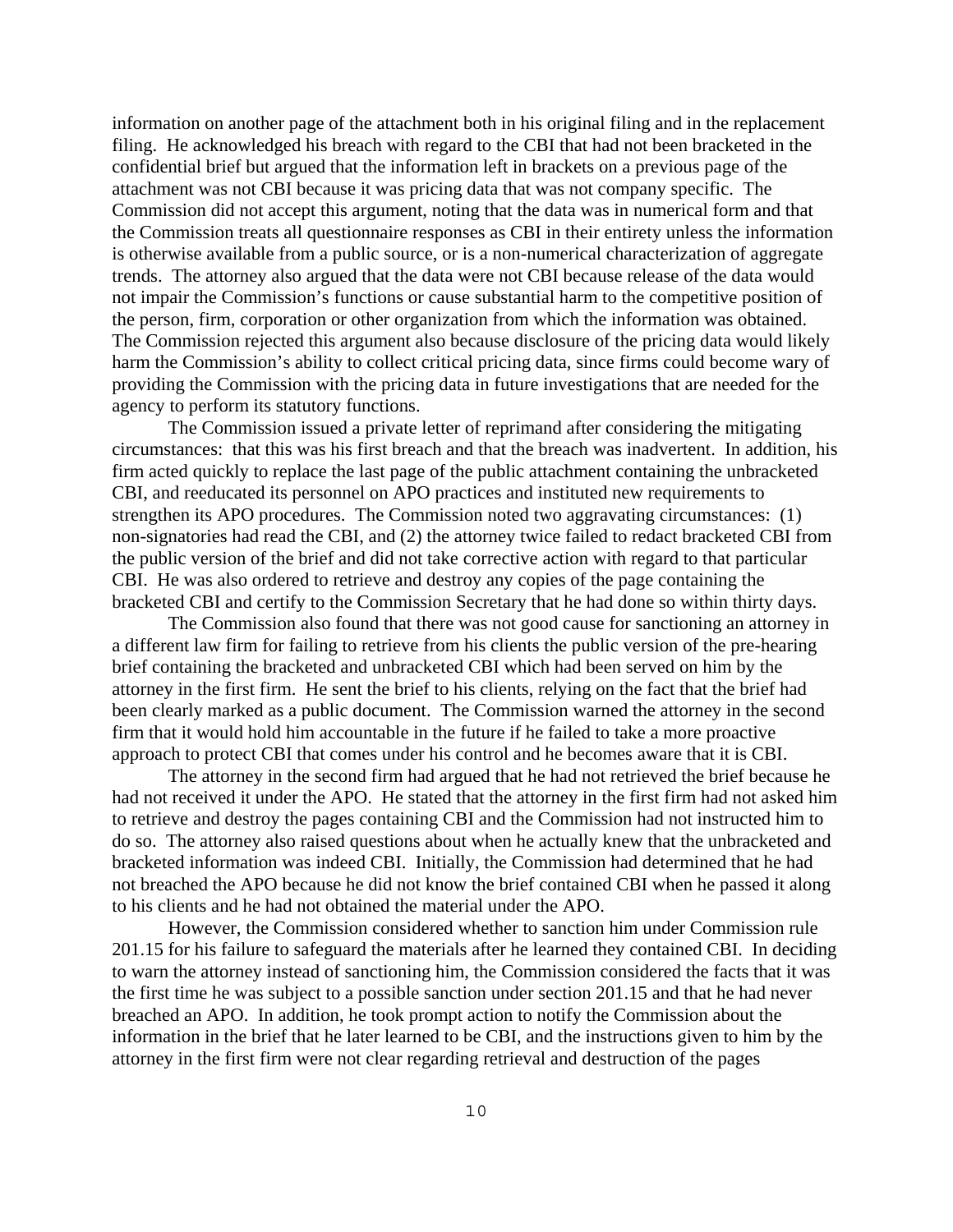containing CBI. Moreover, the Commission noted that its APO and rules did not explicitly address the need of the attorney in the second firm to take more active steps to safeguard CBI whether or not it was acquired by him through the APO directly or because of a breach committed by another party. In addition to the warning letter, the Commission ordered him to retrieve the copies of the brief and certify to the Commission that they were retrieved and destroyed. As noted earlier, the Commission has updated its rules to address this scenario.

 *Case 3*. The Commission determined that an attorney and a secretary breached the APO for failing to redact business proprietary information from the public version of a brief. The Commission issued a private letter of reprimand to the attorney who was responsible for the preparation of the public version of the brief but who failed to follow the law firm's procedures of reviewing the brief for BPI before filing it with the Commission and sending it to other parties and to the attorney's client. The Commission issued a private letter of reprimand, even though it was the attorney's first breach, because a recipient of the brief who was not a signatory to the APO had read several pages of the brief which included BPI.

 The Commission found that the secretary, who had forgotten to run a computer program that would delete BPI from brackets in the brief, prepared the public version of the brief for filing with the Commission, yet failed to ensure that BPI had been completely deleted from the brackets. In reaching its decision on the appropriate sanction, the Commission considered the facts that (1) the BPI had been read by a non-signatory and (2) the secretary had previously breached an APO within the period generally examined by the Commission for purposes of determining sanctions. The Commission issued a private letter of reprimand with an additional requirement that the secretary, for one year, must certify with respect to any public version of a brief that he helped prepare, that he had inspected every page to ensure that all bracketed material had been removed.

 *Case 4*. The Commission determined that an attorney in one law firm had breached the APO by failing to destroy or return APO materials after the Commission's Section 337 investigation was terminated. In addition, the Commission found that the same attorney failed to comply with Commission rule 210.34(d)(1) by failing to notify the Commission immediately upon learning that requests for production of CBI obtained under the APO were made in a parallel district court litigation. The Commission issued a warning letter for the breach and for the rule violation.

The Commission also determined that attorneys from a second law firm, representing the same client in the Commission investigation, did not breach the APO even though they did not return or destroy certain material obtained under the APO which contained a third party's CBI. The attorneys had entered into an agreement with the third party which allowed the attorneys to retain the material under the APO. They also retained material from another third party pending a response about whether to return or destroy the information. In response to a Commission inquiry about those documents, the attorneys responded that the third party had not marked any of those documents as containing CBI and there has been no further indication from the submitter that those documents contain CBI. The attorneys from this second law firm also indicated that they were not a part of the parallel litigation and, therefore, were not subject to any requests to produce CBI from the Commission investigation.

In determining that the attorney from the first law firm did breach the APO for failure to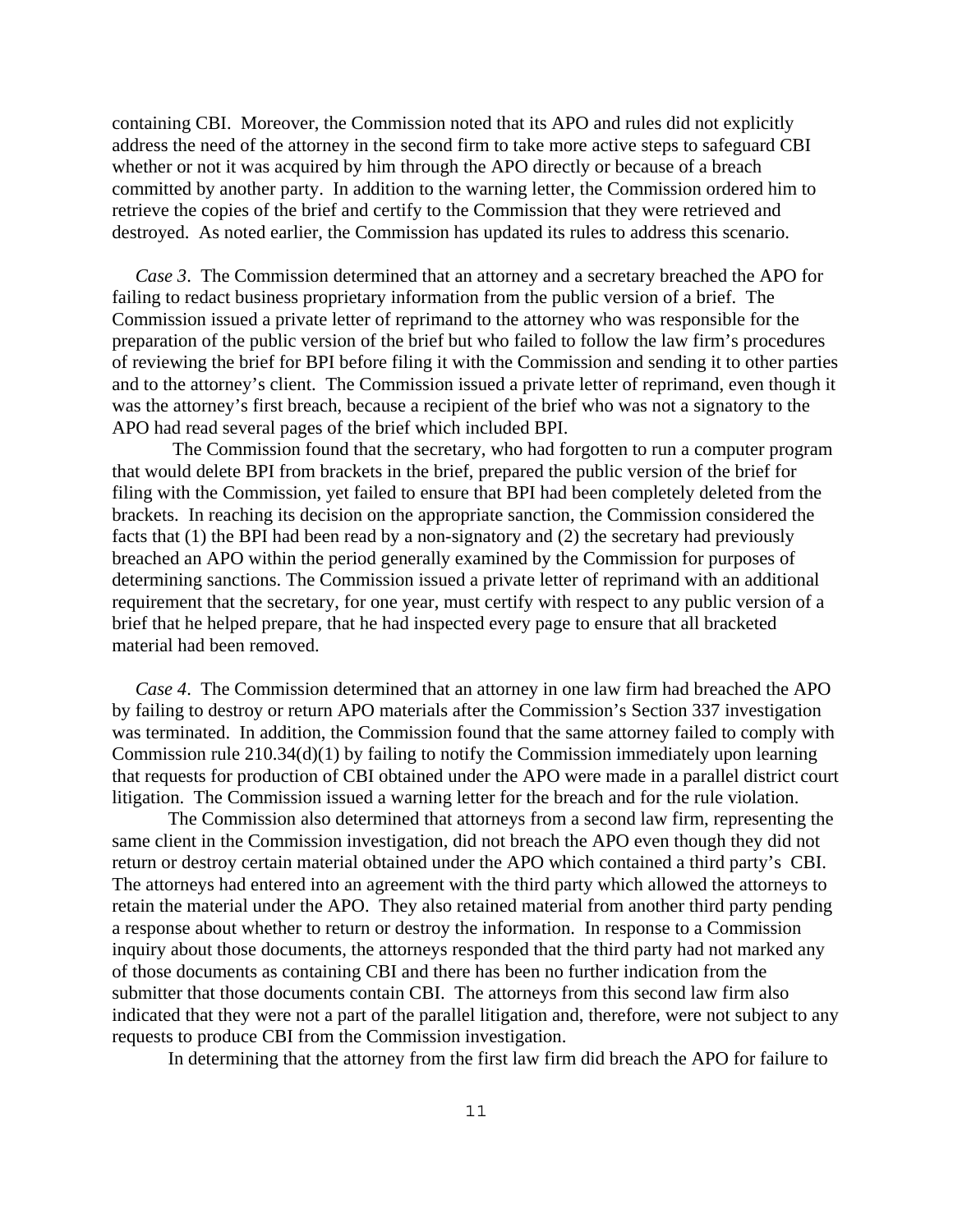return or destroy the APO materials, the Commission considered his argument that discovery requests in a parallel litigation barred his compliance with his APO obligations. The Commission found the argument not persuasive because APO obligations are mandatory – not conditioned by other court proceedings. In addition, the district court judge ultimately ruled on the discovery request and allowed production but with the CBI redacted. Therefore, continued retention of the CBI materials was not necessary for discovery purposes. The Commission also did not find compelling the argument that destruction of the documents could lead the factfinder in the parallel litigation to take a negative inference against the party destroying the documents. The Commission found that the fact finder may reject any adverse inference if the documents were destroyed for an "innocent reason," and that the mandatory obligation to "return or destroy" in the Commission's APO establishes an "innocent reason." Finally, in determining whether or not there was a breach, the Commission found unpersuasive the attorney's concern that APO compliance could lead to a violation under his state's rules of professional conduct.

During the sanctions phase of the investigation, the Commission determined not to sanction the attorney but to issue him a warning letter for the breach and for the violation of Commission rule 210.34(d). In reaching this conclusion, the Commission considered several mitigating circumstances including that CBI was not disclosed to any unauthorized persons and that the attorney had not previously breached a Commission APO. In addition, the Commission determined that, although it seemed unlikely that the attorney would be disciplined under his state's rules of professional conduct for an unlawful destruction of documents relevant to the court proceeding, there is no authority addressing the issue in a definitive manner. Therefore, the Commission decided to acknowledge that a legitimate doubt remained for the attorney and treated his concern about his state's Bar rules as a mitigating factor.

The Commission also considered several aggravating circumstances, including the long duration of the breach, the fact that the documents were not destroyed until the opposing counsel in the parallel litigation agreed, the fact that the attorney did not consider returning the documents to the source of the CBI rather than destroying the documents to avoid possible concerns about his state Bar rules, and the attorney's failure to seek Commission guidance and clarification of his ethical or discovery obligations from the district court.

 *Case 5*. The Commission found that one lead attorney breached the APO by failing to redact bracketed BPI from the public version of his firm's final comments in a Commission Title VII investigation. The Commission issued him a private letter of reprimand. The Commission found that none of the other attorneys or staff at the law firm breached the APO as none of them was involved in the incident or neglected any supervisory responsibilities leading to the breach.

The attorney had argued that the unredacted information was not BPI because it involved data for more than three foreign producers, no one of whom accounted for more than 90 percent of the inventory ratio applicable to total cumulated shipments. The Commission found the data to be BPI because although similar data were treated as public in the preliminary staff report, the data had changed in such a way that certain foreign producers would be able to ascertain information about other producers using the earlier data that had been treated as public.

The Commission reached its decision to issue a private letter of reprimand after consideration of the mitigating factors that the attorney's failure to redact the information was unintentional; that he had not been involved in any breaches in the two years preceding the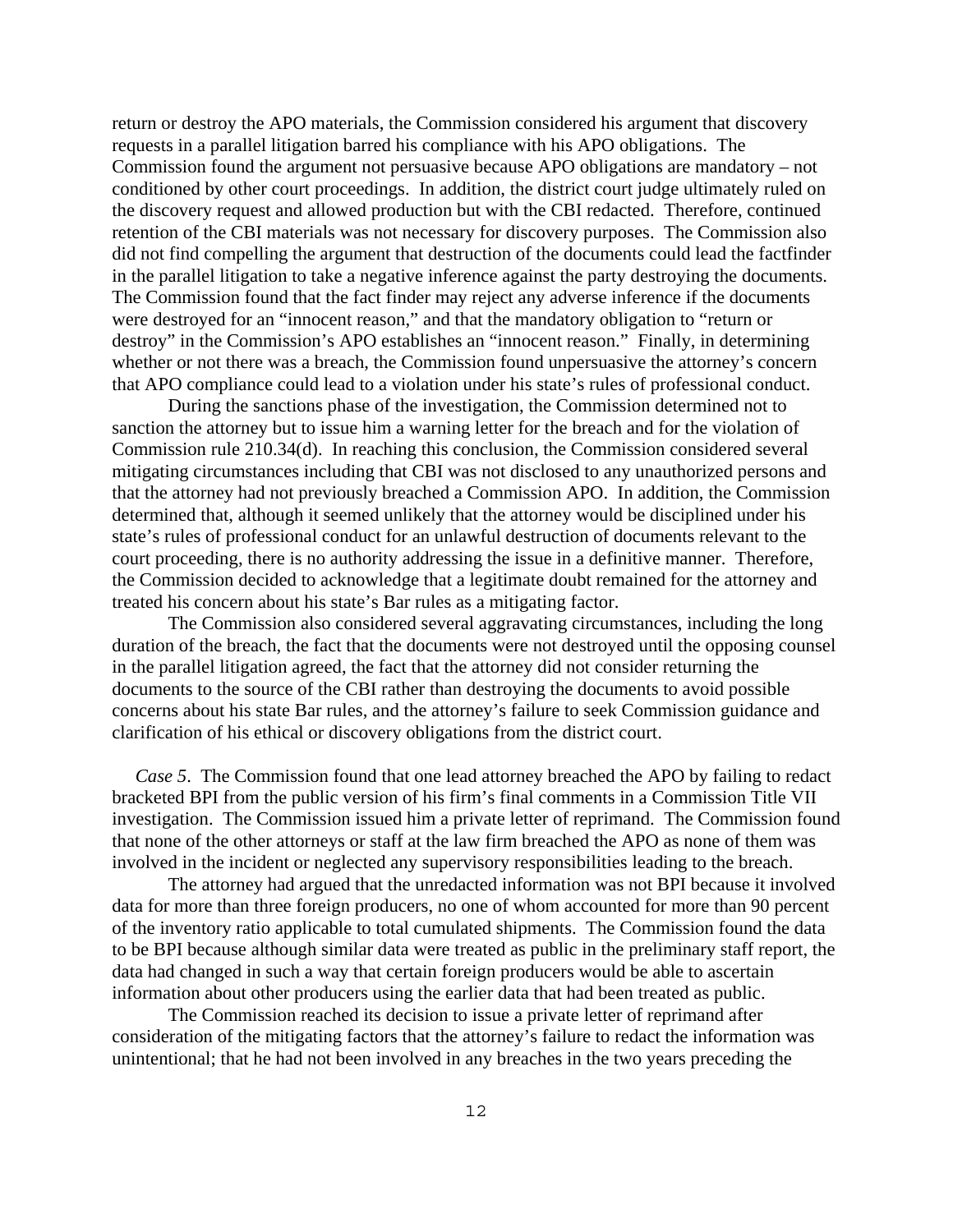breach; and that his firm had implemented new procedures in order to ensure that redacted documents would be reviewed by at least two separate individuals, including the senior attorney responsible for the submission. The Commission also considered aggravating factors that made the private letter of reprimand rather than a warning letter the more appropriate action. The Commission noted the attorney's acknowledgment that the unredacted information was made available to the public; his failure to take corrective measures, other than filing and serving a revised page, to limit the dissemination of BPI to non-signatories and to ascertain whether the BPI had been read by non-signatories; his conscious decision to waive internal firm procedures and forego review of the public version of the document by a second person; and the fact that the Secretary's Office and not anyone at his firm discovered the error.

 *Case 6*. The Commission found that one attorney and a legal assistant in one law firm and a legal assistant in another law firm breached the APO by failing to redact CBI from the public version of the administrative law judge's initial determination (ID) from a Commission 337 investigation which was attached to a claim construction brief in district court patent litigation. The Commission issued warning letters to all three after considering that none of them had breached an APO in the two-year period usually considered by the Commission in determining sanctions; the breach was unintentional; prompt action was taken to remedy the breach; and copies of the brief sent to three non-signatories were retrieved and the non-signatories stated that they did not review the CBI. There was one aggravating circumstance. The brief was available in the district court public file for a significant amount of time - one month - but based on the attorney's inquiries with the court, it appears that no unauthorized person actually viewed the CBI. The Commission determined that an attorney in the second law firm did not breach the APO as he was not involved in the preparation, filing, or distribution of the brief in court.

*Case 7.* The Commission found that three attorneys breached an APO by filing a "nonconfidential" version of their client's brief in the U.S. Court of Appeals for the Federal Circuit which contained CBI covered by the APO issued in a Commission section 337 investigation. One other attorney was found not to have breached because he did not help prepare the nonconfidential brief but, instead, took actions to prevent disclosure of the CBI to non-signatories.

The Commission issued warning letters to the three attorneys. The circumstances of the breach were mitigated by the facts that none of the attorneys had breached an APO within the previous period typically considered by the Commission for the determination of sanctions, the breach was unintentional, the attorneys took prompt action to remedy the breach, and no nonsignatory actually read the CBI.

 *Case 8.* The Commission found that one attorney and one paralegal breached the APO in a Commission title VII investigation by failing to redact BPI from the public version of a prehearing brief. The Commission issued warning letters to the attorney and paralegal. The circumstances of the breach were mitigated by the fact that this was the only breach in which either the attorney or paralegal was involved in the two-year period generally examined by the Commission for the purpose of determining sanctions; the breach was unintentional; prompt action was taken to remedy the breach; and actions were taken by the firm to improve APO compliance procedures. The lead attorney was found not to have breached because he was out of